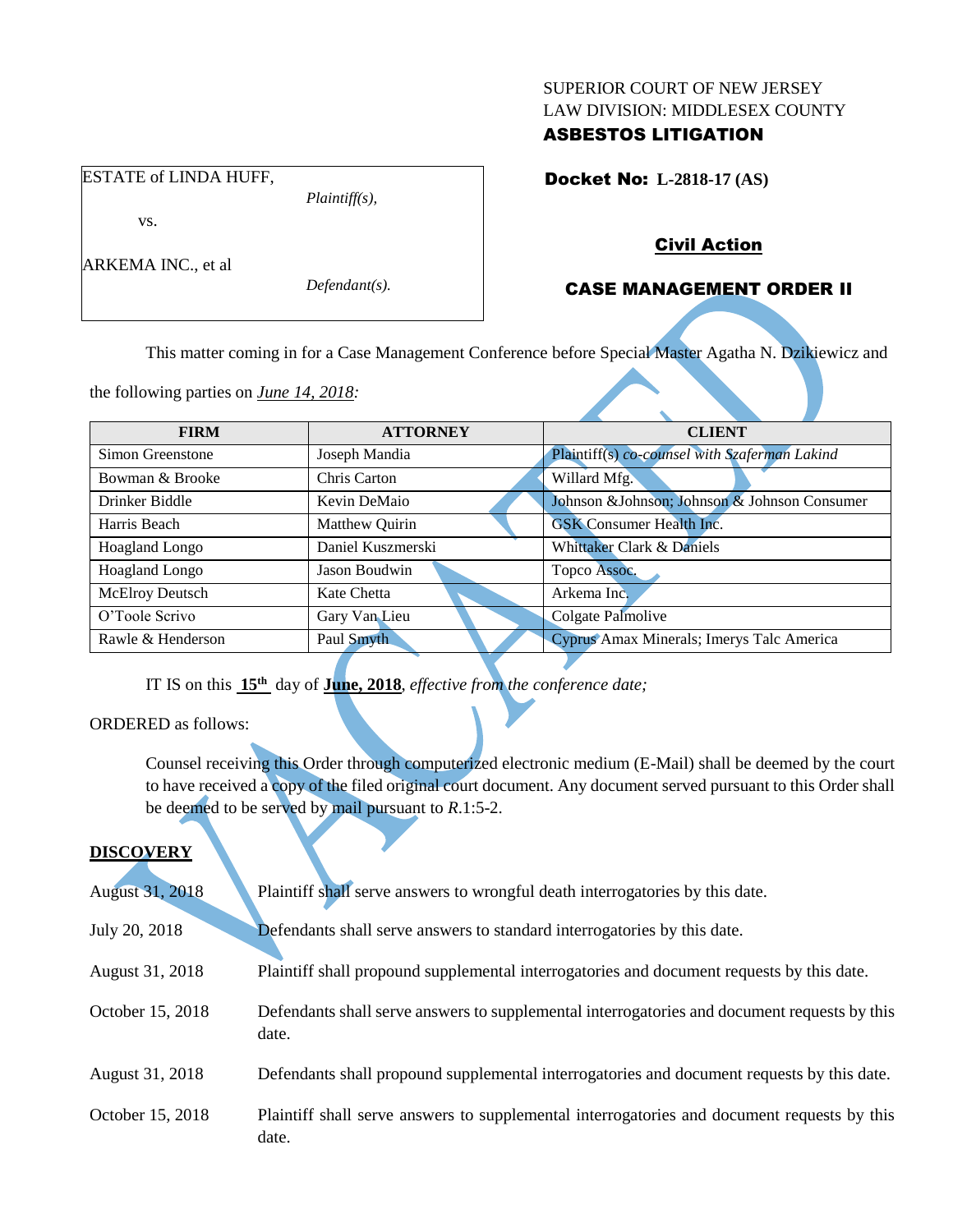- January 31, 2019 Fact discovery, including depositions, shall be completed by this date. Plaintiff's counsel shall contact the Special Master within one week of this deadline if all fact discovery is not completed.
- February 28, 2019 Depositions of corporate representatives shall be completed by this date.

### **EARLY SETTLEMENT**

June 28, 2019 Settlement demands shall be served on all counsel and the Special Master by this date.

### **SUMMARY JUDGMENT MOTION PRACTICE**

- May 10, 2019 Plaintiff's counsel shall advise, in writing, of intent not to oppose motions by this date.
- May 24, 2019 Summary judgment motions shall be filed no later than this date.
- June 21, 2019 Last return date for summary judgment motions.

#### **MEDICAL DEFENSE**

| August 31, 2018 | Plaintiff shall serve executed medical authorizations by this date.                               |
|-----------------|---------------------------------------------------------------------------------------------------|
| April 30, 2019  | Plaintiff shall serve medical expert reports by this date.                                        |
| April 30, 2019  | Upon request by defense counsel, plaintiff is to arrange for the transfer of pathology specimens  |
|                 | and x-rays, if any, by this date.                                                                 |
| July 31, 2019   | Defendants shall identify its medical experts and serve medical reports, if any, by this date. In |
|                 | addition, defendants shall notify plaintiff's counsel (as well as all counsel of record) of a     |
|                 | joinder in an expert medical defense by this date.                                                |

## **LIABILITY EXPERT REPORTS**

April 30, 2019 Plaintiff shall identify its liability experts and serve liability expert reports or a certified expert statement by this date or waive any opportunity to rely on liability expert testimony.

July 31, 2019 Defendants shall identify its liability experts and serve liability expert reports, if any, by this date or waive any opportunity to rely on liability expert testimony.

# **ECONOMIST EXPERT REPORTS**

April 30, 2019 Plaintiff shall identify its expert economists and serve expert economist report(s), if any, by this date or waive any opportunity to rely on economic expert testimony.

July 31, 2019 Defendants shall identify its expert economists and serve expert economist report(s), if any, by this date or waive any opportunity to rely on economic expert testimony.

#### **EXPERT DEPOSITIONS**

August 30, 2019 Expert depositions shall be completed by this date. To the extent that plaintiff and defendant generic experts have been deposed before, the parties seeking that deposition in this case must file an application before the Special Master and demonstrate the necessity for that deposition.

 $\_$  ,  $\_$  ,  $\_$  ,  $\_$  ,  $\_$  ,  $\_$  ,  $\_$  ,  $\_$  ,  $\_$  ,  $\_$  ,  $\_$  ,  $\_$  ,  $\_$  ,  $\_$  ,  $\_$  ,  $\_$  ,  $\_$  ,  $\_$  ,  $\_$  ,  $\_$  ,  $\_$  ,  $\_$  ,  $\_$  ,  $\_$  ,  $\_$  ,  $\_$  ,  $\_$  ,  $\_$  ,  $\_$  ,  $\_$  ,  $\_$  ,  $\_$  ,  $\_$  ,  $\_$  ,  $\_$  ,  $\_$  ,  $\_$  ,